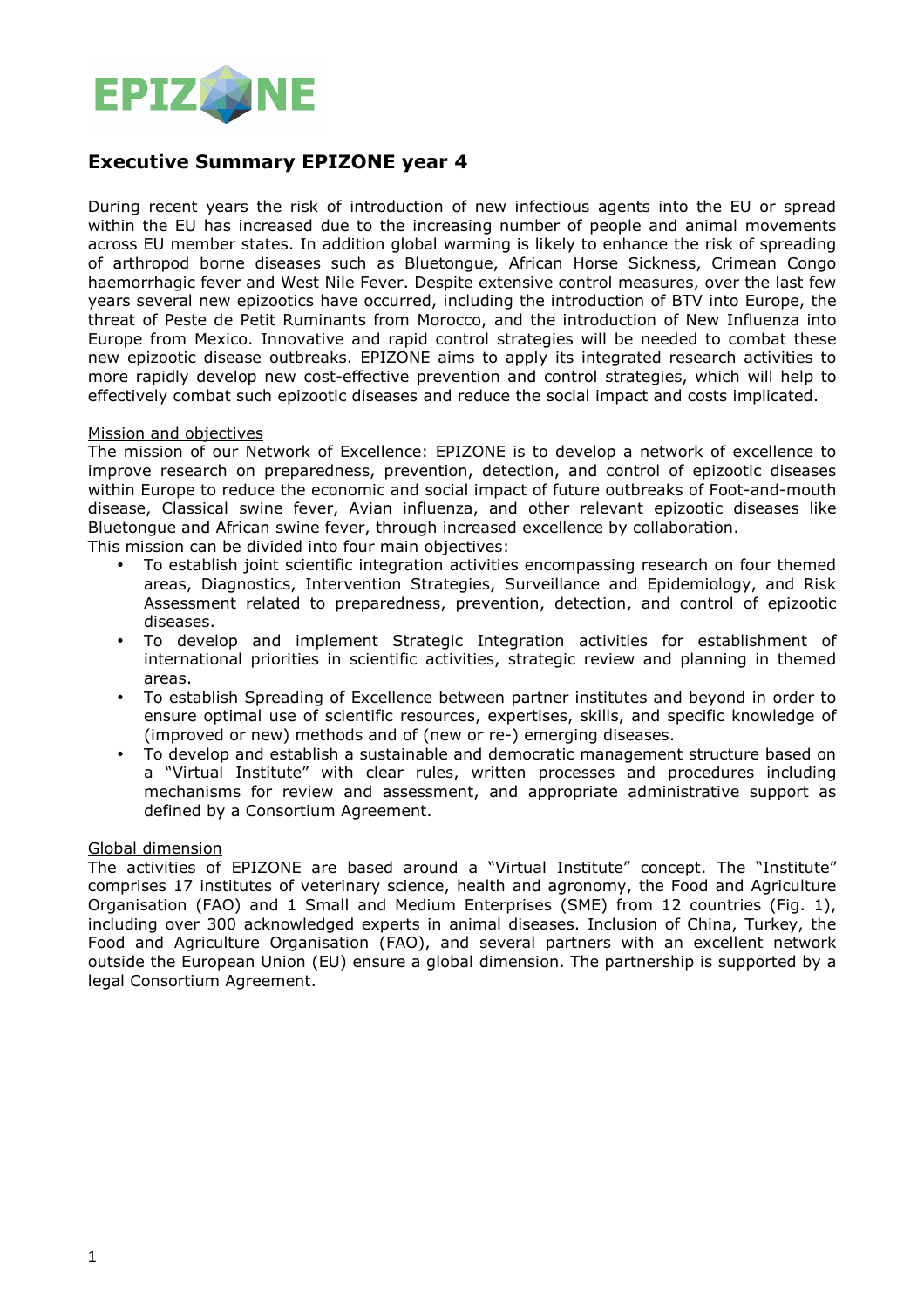

| <b>NETHERLANDS</b>                                                                                                          | Central Veterinary Institute of Wageningen UR<br>Lelystad, The Netherlands                          |                                                                                                       | (CVI)       |
|-----------------------------------------------------------------------------------------------------------------------------|-----------------------------------------------------------------------------------------------------|-------------------------------------------------------------------------------------------------------|-------------|
| <b>GERMANY</b>                                                                                                              | Friedrich-Loeffler-Institute,                                                                       |                                                                                                       | (FLI)       |
|                                                                                                                             | UNITED KINGDOM Institute for Animal Health,                                                         |                                                                                                       | (IAH)       |
|                                                                                                                             | UNITED KINGDOM Veterinary Laboratories Agency,                                                      |                                                                                                       | (VLA)       |
| <b>FRANCE</b>                                                                                                               | Agence Française de Securité Sanitaire des Aliments, (AFSSA)                                        |                                                                                                       |             |
| <b>DENMARK</b>                                                                                                              | National Veterinary Institute, Technical University<br>of Denmark                                   |                                                                                                       | (DTU VET)   |
| <b>SWEDEN</b>                                                                                                               | Statens Veterinarmedicinska Anstalt,                                                                |                                                                                                       | (SVA)       |
| <b>FRANCE</b>                                                                                                               | Centre de coopération Internationale en Recherche<br>Agronomique pour le Développement,             |                                                                                                       | (CIRAD)     |
| <b>SPAIN</b>                                                                                                                | Center of Animal Health, National Institute for<br>Agriculture and Food Research and Technology,    |                                                                                                       | (CISA-INIA) |
| <b>ITALY</b>                                                                                                                | Istituto Zooprofilattico Sperimentale delle Venezie,                                                |                                                                                                       | $(IZS-Ve)$  |
| <b>CHINA</b>                                                                                                                | Lanzhou Veterinary Research Institute,                                                              |                                                                                                       | (LVRI)      |
| <b>POLAND</b>                                                                                                               | National Veterinary Research Institute,                                                             |                                                                                                       | (NVRI)      |
| <b>TURKEY</b>                                                                                                               | FMD Institute Ankara,                                                                               |                                                                                                       | (SAP)       |
| <b>BELGIUM</b>                                                                                                              | Veterinary and Agrochemical Research centre,<br>VAR-CODA-CERVA,                                     |                                                                                                       | (VAR)       |
| <b>GERMANY</b>                                                                                                              | Hannover Veterinary School,                                                                         |                                                                                                       | (HVS)       |
| <b>ITALY</b>                                                                                                                | Instituto Zooprofilattico Sperimentale della<br>Lombardia e dell' Emillia Romagna Brescia           |                                                                                                       | (IZSLER)    |
| <b>CHINA</b>                                                                                                                | Harbin Veterinary Research Institute,                                                               |                                                                                                       | (HVRI)      |
| <b>ITALY</b>                                                                                                                | Food and Agriculture Organization,                                                                  |                                                                                                       | (FAO)       |
| <b>NETHERLANDS</b>                                                                                                          | Digital Value,                                                                                      |                                                                                                       | (DiVa)      |
|                                                                                                                             | Coördinator:<br>Professor Wim van der Poel<br>Tel.: + 31 320 23 83 83<br>E-mail: epizone.cvi@wur.nl | Deputy coördinator:<br>Johan H. Bongers, DVM<br>Tel.: + 31 320 23 86 07<br>E-mail: epizone.cvi@wur.nl |             |
| Contact information: Jitty Oosterga-Land DVM<br>Tel.: + 31 320 23 88 83<br>E-mail: epizone.cvi@wur.nl<br>www.epizone-eu.net |                                                                                                     |                                                                                                       |             |
| <b>EPIZ X NE</b>                                                                                                            |                                                                                                     |                                                                                                       |             |

Figure 1 Involved contractors and coordinator contact details

ļ,

## Organisational structure

The organisational structure of EPIZONE (Fig. 2) comprises a matrix design of joint activities in non-scientific themes 1, 2, and 3, and in scientific themes 4, 5, 6, and 7. Each theme contains a number of work packages and is led by a theme leader assisted by a deputy theme leader, all members of the Executive Committee. The work packages within each theme are led by a work package leader. Additionally, the internal call projects running one year are placed under a corresponding theme. They are led by an internal call leader.

Governance is placed under a Coordinating Forum comprising representatives of all EPIZONE partners. They are supported by the administration bureau, responsible for both the administrative and financial obligations and the Management Advisory Board, five democratically elected representatives at director level from all partners. Scientific advice to network activities is provided by an External Advisory Panel comprising five international senior external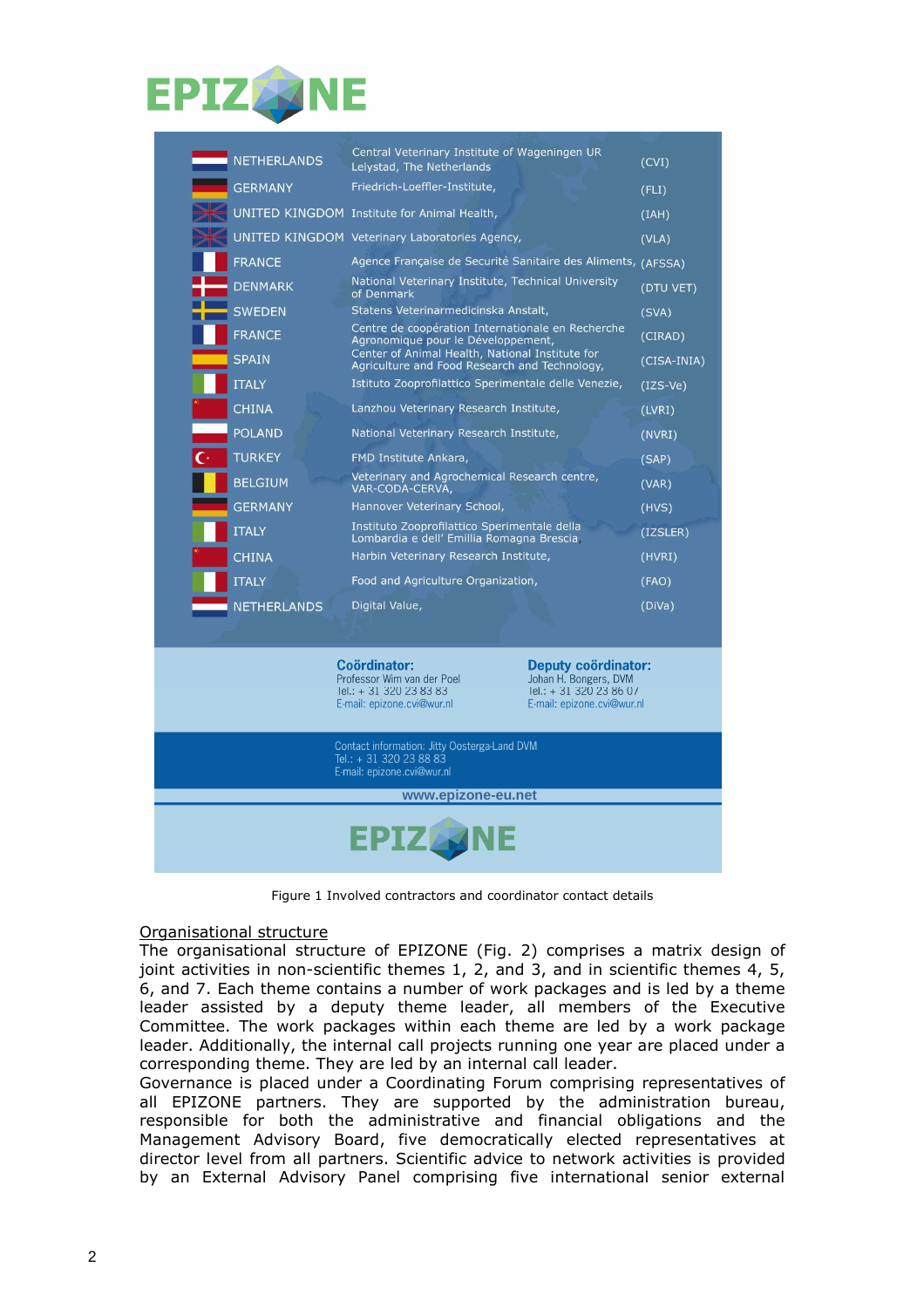

scientists, including a representative of the OIE (World Organisation for Animal Health).



Figure 2 Organisational structure of EPIZONE

Led by the coordinators representative, **Theme 1 Structure and Management** focuses on the development and implementation of structured administrative and financial management of the network in WP1.1, "Virtual Institute", and in communication in WP1.2. During the Fourth year of the network, again a hard closure of the financial budgets was conducted to ensure the use of unspent budgets in the final year of the network. The joint funds in WP1.1 were used to finance the activities of the EPIZONE database coordinator who was appointed in the beginning of 2010. Another part of this budget was used for an interactive session on "major epidemic threats" during the  $4<sup>th</sup>$  annual meeting. Several WP, committee and board meetings continue to be very important for EPIZONE and were therefore facilitated at the m42 meeting in Lelystad and the  $4<sup>th</sup>$  annual meeting. Options for a sustainable structure for the network beyond the EU funded period were explored and a draft discussion document was produced. The newsletter "EPIZONE update" was regularly published for internal and external use and has improved the exposure of EPIZONE for its participants but also for its stakeholders and interested parties outside the network. Moreover EPIZONE was presented at several international scientific conferences.

Effective and strategic integration of scientific research activities of EPIZONE is covered by **Theme 2 Strategic Integration**. To obtain a realistic impression of the current status on the integration of EPIZONE research activities a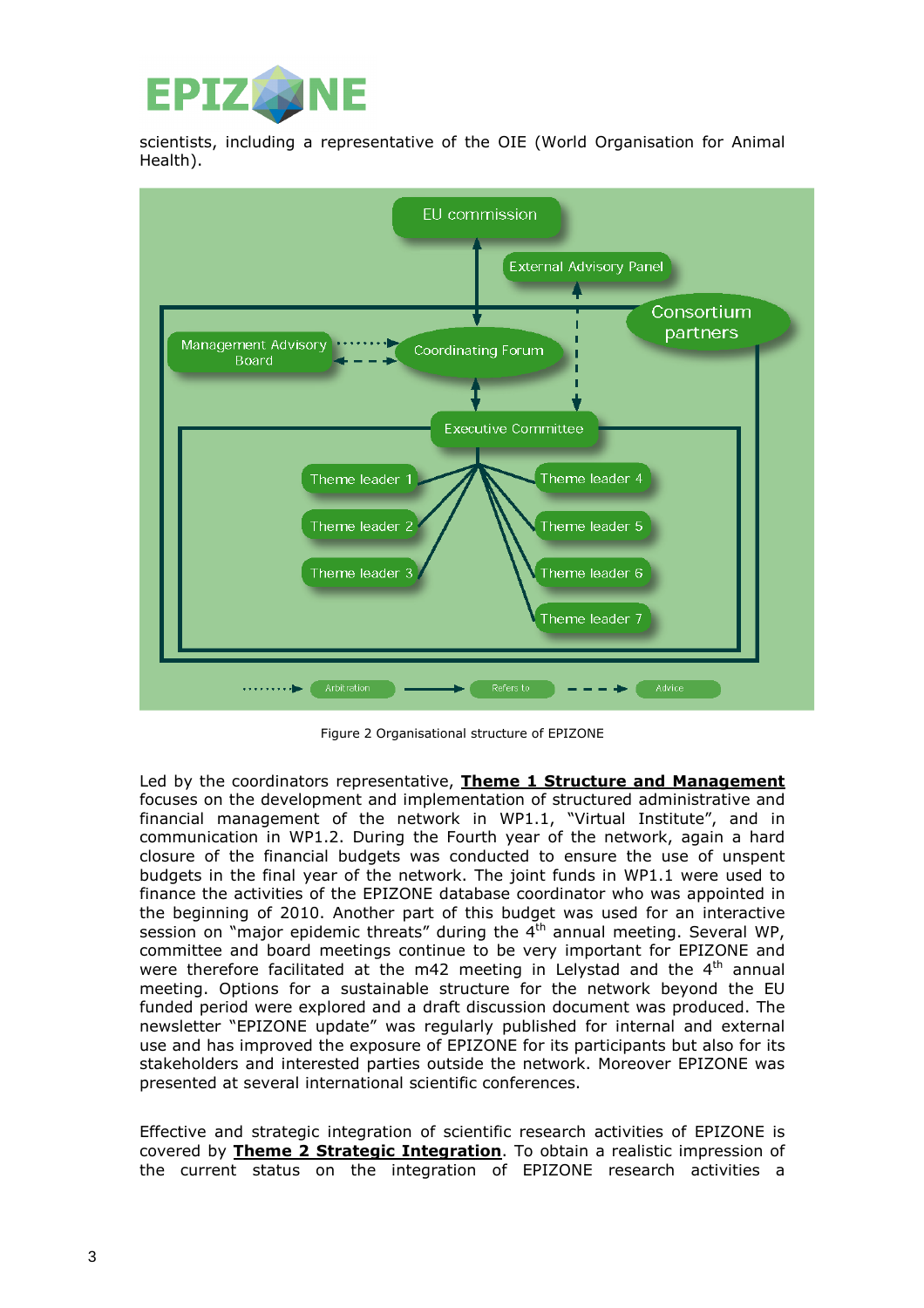

questionnaire on integration was launched for all participants in the network and had a good response of >50%. The results were presented in the CF and made available at the website. In general, the respondents were positive about the scientific integration and seemed confident that this can be sustained. The EPIZONE  $4<sup>th</sup>$  annual meeting was even more successful than the previous one, with more attendees and more scientific presentations and networking opportunities. Contacts with related (EU) projects were again facilitated during this meeting at which 9 such projects presented themselves, including GLaD from the WHO. The industry was well presented with 9 sponsors. To integrate existing knowledge on collections of samples and laboratory materials and to make such resources accessible to partners, additional inventories were made and more data were stored in databases and made available to partners through the website. The option of a bioinformatics portal with special attention to free software was explored. For better integration of EPIZONE databases a database coordinator was appointed whose main task will be to make all databases within the network accessible and integrate these databases as much as possible.

**Theme 3** is responsible for **spreading excellence** within and outside the network. Training and workshop activities were continued in year 4 by the organisation of 3 workshops on (1) "Training Course in Science Communication" in Denmark, October 2009, (2) "Design and analysis transmission experiments" in The Netherlands, November 2009 and (3) "Laboratory contingency planning and laboratory exercise" in Italy, March 2010. The sustained success of the short-term training missions was confirmed in year 4 with eight applications sponsored for 8 EPIZONE members. The average duration of these trainings were 2.13 weeks. Edistance learning programmes were launched for 18 persons on "Investigation on spatial patterns of animal diseases" and 3 persons were supported for a laboratory-based training over 2 weeks at IAH Pirbright (2 FMD and 1 BT courses). Young EPIZONE has grown in the second year to an impressive 170 participants, with their own newsletter and annual meeting. Within their network, funding for the annual meeting, the theme 5 meeting and workshops are organised. Each year the participation in the annual meeting is sponsored by Young EPIZONE for a number of PhD students facilitating their active participation in the EPIZONE network.

In **Theme 4 Diagnostics** the networking and the collaboration within each work package (WP), but also between the different WPs, was further improved and enhanced. The validated and harmonized diagnostic techniques (real-time PCR, DNA-chip, DIVA ELISA, genetic DIVA PCRs, and molecular pen-site tests) as well as the growing collection of "EPIZONE RNA/DNA reference panels" (e.g. for CSFV, AIV, FMDV, NDV, AHSV) and reference protocols, are extensively used within Theme 4, but interestingly more and more also in WPs of other Themes. Several ring trials for different epizootic diseases were successfully conducted (e.g. AIV, AHSV, ASFV), the planning of a microarray ring trial is finished, and joint publications about DIVA tests are submitted or in press. The EPIZONE chip data can now be easily analysed using a web server based software, and the dedicated chips for selected diseases are further validated and transferred to other laboratories. For effective selection and standardization of pen-side testing, the group has focussed on selected methods like LFD, commercial late PCR detection devices and LAMP. First concerted field trials have been started, and as a result of the activities, a project for further validating and testing LAMP assays (for pensite diagnostics in developing countries) will be funded by the OIE. Finally, the "internal call" work package 4.5 about KHV-serology has been fully integrated into Theme 4. First results about test development in fish were presented.

During the 4<sup>th</sup> Coordination and progress meeting of Theme 4 in St. Malo the high quality presentations of all work packages with impressive results, and a very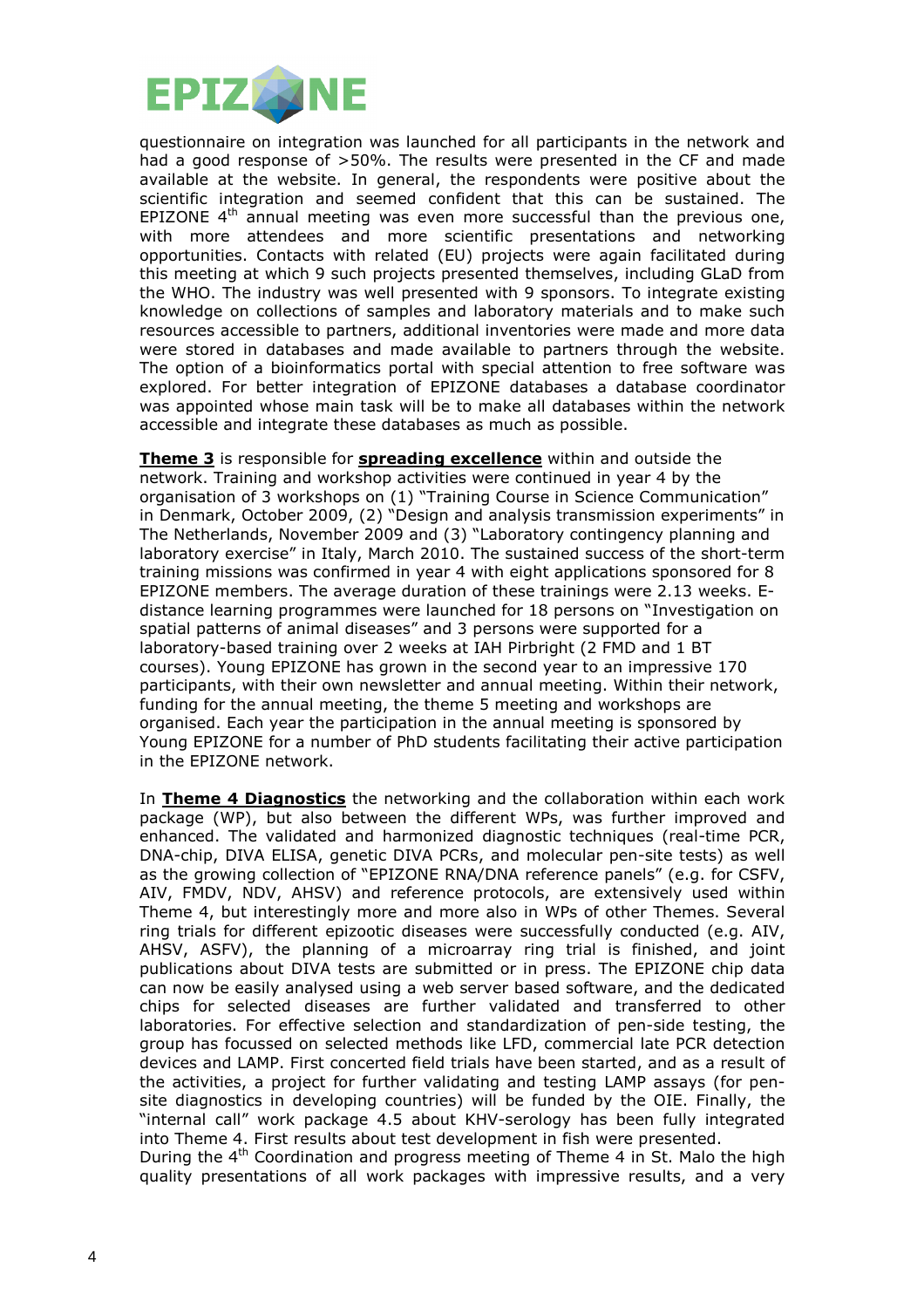

broad involvement of different EPIZONE partners, convincingly demonstrated the further success of Theme 4.

Participants from **Theme 5 Intervention Strategies** met for networking activities at the EPIZONE Annual Meeting in Antalya May 2009 and at the Theme 5 Meeting in Paris October 2009. The latter was attended by 55 participants including 15 members of Young EPIZONE. These meetings provided the opportunity to present scientific work, hear about new scientific advances, arrange collaborations and discuss joint programmes of work. A survey was carried out after the meeting and the results confirmed that the most valued outputs from these meetings were the opportunities to exchange knowledge and expertise and arrange collaborations.

The working group on ASFV carried out joint experiments funded by an Internal Call (WP 5.6) to test different prime boost strategies for delivery of candidate protective antigens. These experiments also provided samples for measuring immune and acute phase protein responses as well as for validation of diagnostic tests. The working group on RVFV have been awarded an Internal Call (WP5.7) project to establish a network for RVFV. This network has met to identify gaps in knowledge and reagents and will work to standardise animal challenge models and diagnostic tests. Groups working on BTV and AHSV have collaborated on sharing access to a mouse model for BTV and AHSV and also on testing induction of protective responses induced by recombinant MVA expressing individual genes. Collaborations have continued on testing different delivery methods for siRNAs in vitro and in vivo, including the Bacmam technology. Testing of different antivirals, including small molecule inhibitors, peptides and siRNAs targeted at a number of viruses has continued. Proof of concept has been achieved for an antiviral which was demonstrated to reduce CSFV replication in vivo.

During this reporting period more than 20 publications in refereed Journals have been published which all cite EPIZONE funding.

The aim of **Theme 6 Surveillance and epidemiology** was to harmonise, standardise, improve, and develop efficient surveillance programmes as well as optimised methods to investigate the epidemiology of epizootic diseases. In WP6.1 progress was made on surveillance and epidemiology of several fish diseases. A major achievement was made by generating quantitative data on the notifiable diseases VHS and IHN and including these in a geographic information system (GIS) as a tool for epidemiological analysis. Geographic coordinates of all fish farms have this far been obtained from Denmark, Sweden, Poland, Italy and in part from Germany. In WP6.2 the main achievements during this reporting period were a continued sequencing of avian influenza (AI) virus genomes and submission to the GISAID database. Sequencing was also done for APMV by the WP partners and to date, 662 separate AI and APMV gene sequences have been generated and/or submitted to GISAID. Finally a sequencing ring trial for APMVs was carried out among the partners in the WP. In 'Experimental epidemiology' WP6.3, the most important event conducted during the reporting period was the course 'Design and analysis of transmission experiments' that was initiated from within the WP and that was open to all members of EPIZONE. This course was an excellent example of effective knowledge dissemination within and beyond the consortium. Twenty five participants attended the course, 23 of whom were from within the EPIZONE network (CVI, DTU-Vet, FLI, IAH, IZSLER, IZS-Ve, VAR, and VLA). In year 4 analyses of FMDV experiments continued and the analysis of SVDV experiments was initiated. A bio security questionnaire to be used in pig farms in areas with SVDV outbreaks was distributed and completed. In the 'BT-DYNVECT' project (IC6.7) data related to the outbreaks and to culicoides of BTV-8 in North Western Europe was collected and shared among partners. This resulted in a FTP-Server (ftp://ftp.fli.bund.de/BT-EPIZONE), implemented by the Friedrich-